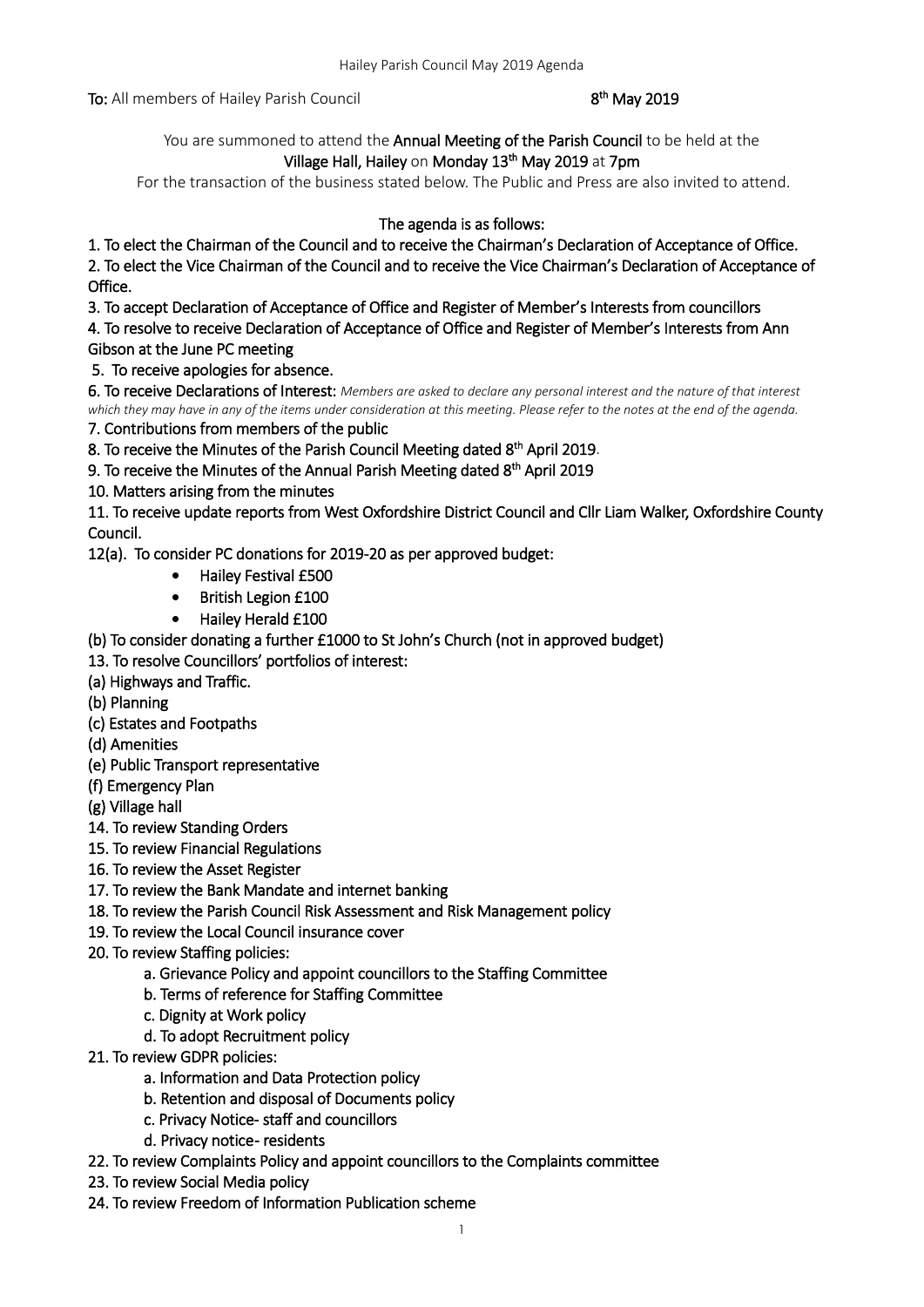### 25. To review Emergency Plan

26. To review Health and Safety policy

27. To review Equal Access policy

28. To adopt Training and Development policy

29. To authorise list of due payments which arise on a regular basis as the result of a continuing contract, statutory duty, or obligation:

i. Clerk's salary/PAYE

ii. Clerk's pension

iii. Stationery

# iv. Grounds maintenance

29. Planning: To receive an update report.

## (a) Planning applications received:

| Ref no:      | <b>Address</b>         | Proposal                                                            |  |
|--------------|------------------------|---------------------------------------------------------------------|--|
| 19/00737/FUL | Turley Farm, Turley    | Change of use of agricultural land to camping site, including the   |  |
|              | Lane, Hailey           | construction of a welfare building (retrospective) and the erection |  |
|              |                        | of 4 tents and 2 for protection cabinets                            |  |
| 14/01671/OUT | Land North West of     | Outline application for the erection of up to 200 residential       |  |
|              | <b>Woodstock Road</b>  | dwellings and associated vehicular, pedestrian and cycle access,    |  |
|              | Witney                 | related highway works, drainage and landscape works including       |  |
|              |                        | provision of public open space (Amended)                            |  |
| 19/01185/HHD | Barnfield House, Delly | Extension to storage building                                       |  |
|              | End, Hailey            |                                                                     |  |
| 19/00974/HHD | Monks Barn, Downhill   | Construction of detached building comprising a double garage,       |  |
|              | Lane, Hailey           | store room and log store.                                           |  |

### (b) Decisions outstanding:

| Ref no:      | <b>Address</b>                                        | Proposal                                                                                                                  | PC Decision  |
|--------------|-------------------------------------------------------|---------------------------------------------------------------------------------------------------------------------------|--------------|
| 18/03244/OUT | Land south of the Hollies,<br>New Yatt Lane, New Yatt | Residential development of up to 8<br>dwellings and associated infrastructure<br>works                                    | No objection |
| 19/00735/HHD | 2B New Road, Hailey                                   | Provision of covered way to front of<br>garage and erection of first floor<br>extension including front dormer<br>window. | No objection |

#### (c) Decisions made:

| 19/00407/FUL | Witney Rugby<br>Club, Witney | Extension to clubhouse with viewing<br>platform above | PC- No objection<br>WODC- Approved |
|--------------|------------------------------|-------------------------------------------------------|------------------------------------|
|              | Road, Hailey                 |                                                       |                                    |
| 19/00458/LBC | The Old Manor,               | Internal alterations to layout                        | PC- No objection                   |
|              | Poffley End,                 |                                                       | WODC- Approved                     |
|              | Hailey                       |                                                       |                                    |
| 18/03010/HHD | Littledean, Pitts            | Construction of an oak framed porch                   | PC- No objection                   |
|              | Lane, Hailey                 | over front door. Rear extension and                   | WODC- Approved                     |
|              |                              | conversion of roof space to create first              |                                    |
|              |                              | floor living area to include insertion of             |                                    |
|              |                              | roof lights and dormer windows.                       |                                    |
| 18/02530/FUL | Land south of                | Change of use from Agriculture to                     | PC- No objection                   |
|              | New Mill Lane,               | Mixed Agriculture and Dog                             | WODC- Approved                     |
|              | Witney                       | Walking/Grooming business, laying of                  |                                    |
|              |                              | hardcore and erection of replacement                  |                                    |
|              |                              | fence (Retrospective).                                |                                    |
| 17/00992/OUT | Land south west              | Outline residential development with                  | $PC - Object$                      |
| amended      | of Charlbury Rd,             | means of vehicular access from                        | Planning Appeal dismissed          |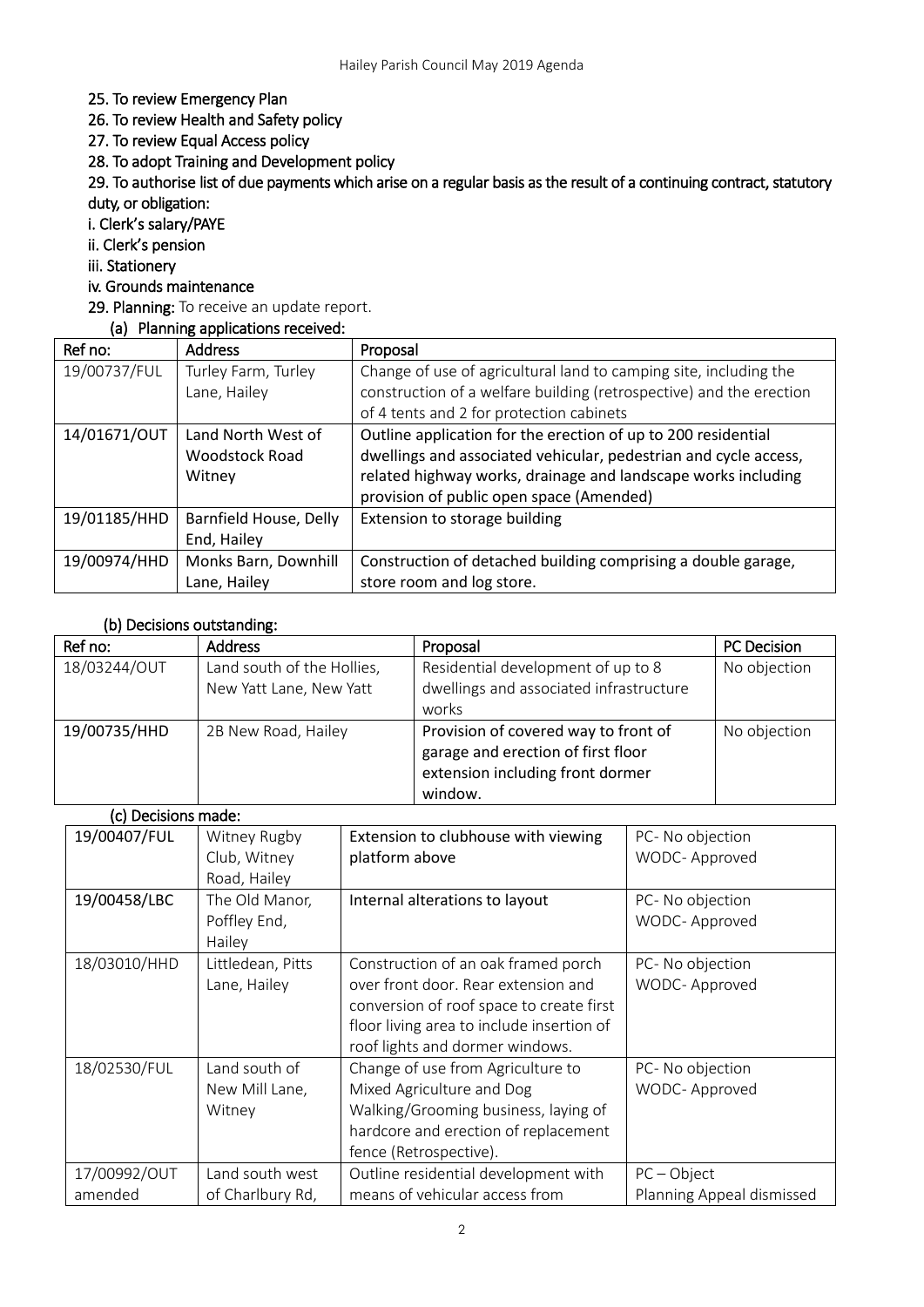| Hailey | Charlbury Rd for consideration. All       |  |
|--------|-------------------------------------------|--|
|        | other matters (layout, appearance,        |  |
|        | scale and landscaping) reserved for       |  |
|        | subsequent approval, for the              |  |
|        | construction of up to 50 dwellings (C3    |  |
|        | use), of which 40% will be affordable.    |  |
|        | Landscaping and earthworks to             |  |
|        | facilitate surface water drainage and all |  |
|        | other ancillary infrastructure and        |  |
|        | enabling works.                           |  |

(d) To note that the appeal by Sharba Homes to build 50 houses, has been dismissed.

30. To resolve to adopt General Power of Competence

31. To consider provision of bus shelter in the village

32. To resolve to spend £85 on training for new councillors

**33. To consider request from Friends of Hailey Church for permission to use the Recreation Ground for** 

**the Annual rounders Match on 7th June (or 14th if it rains on the 7th)**

**34. To consider request from Hailey Festival for permission to use the Recreation Ground for the Summer Fete on 22nd June**.

# 35. To receive a Neighbourhood Policing Report (Cllr Andy Smith)

36. Amenities: (Cllr Calvert McGibbon)

(a) Routine recorded inspection of play equipment.

(b) To discuss incorrect memorial at Burial Ground and resolve course of action

(c) To grant permission for a non-resident of Hailey to be buried at the Burial Ground based on strong local connection

## 37. Highways and Traffic: To receive update reports. (Cllr Andy Smith)

(a) Update on postponed SGN roadworks through Hailey

(b) Update on VAS at Delly Hill

38. Estates, Footpaths & Bridleways: To receive update reports.

(a) Sale of Wood Green

(b) Registration of Parish Council land with Land Registry

# 39. Allotments

(a) To consider new heads of terms from SSE

40. Finances:

# (a) Payments received:

| <b>WODC</b>              | Precept $(1st$ instalment) | £15,737.00 |
|--------------------------|----------------------------|------------|
| <b>SSE</b>               | Wayleaves                  | £166.82    |
| <b>Banbury Memorials</b> | Memorial fees x2           | £402.00    |
| Co-operative             | Burial fees (non-resident) | £1,324.00  |
| Funeralcare              |                            |            |
| E Taylor & Son           | Memorial fees x2           | £280.00    |
| <b>Funeral Directors</b> |                            |            |
| A Sole & Son Funeral     | <b>Burial</b> fee          | £331.00    |
| <b>Directors</b>         |                            |            |
| ALP:                     |                            |            |
| Field rent               | Whiteoak Green field       | £189.00    |

# (b)Accounts for authorisation and payment:

i) To authorise payment of overtime to the clerk

| Lisa Wilkinson | Clerk's April net salary               | £787.46 |
|----------------|----------------------------------------|---------|
|                | Expenses/Allowance                     | £24.96  |
|                | Total:                                 | £812.42 |
| <b>Nest</b>    | Clerk's pension                        | £66.17  |
| Parish Online  | Mapping software                       | £42.00  |
| Repay A. Smith | APM refreshments (Majestic) (S137/GPC) | £54.93  |